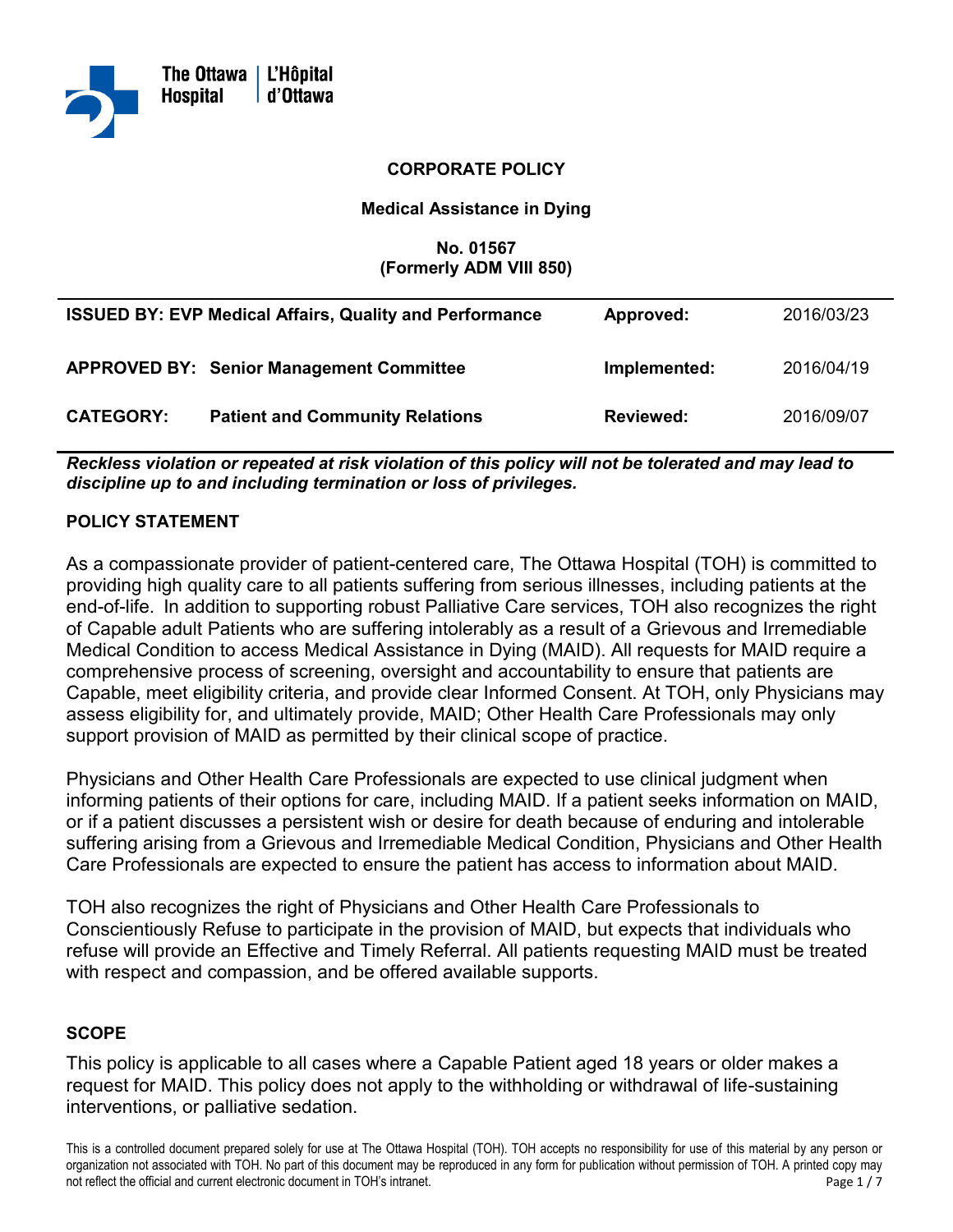## **DEFINITIONS**

 policies. The following terms and definitions are specific to this policy, and do not necessarily apply in other

- made by a Capable Patient, and will not be accepted if made by a substitute decision-maker or **1. Capable Patient:** A patient is Capable with respect to a treatment if they are able to understand the information that is relevant to making a decision about the treatment, and appreciate the reasonably foreseeable consequences of a decision or lack of decision. Patients are presumed to have capacity unless there is evidence to suggest otherwise. All requests for MAID must be contained in an advance directive.
- indicates full treatment excluding ICU / CCU admission and CPR after cardiac arrest. **2. Category 3 CPR Status:** At TOH, Category 3 CPR (cardiopulmonary resuscitation) status
- **3. Conscientious Refusal:** The right of Physicians and Other Health Care Professionals to without fear of recrimination or discrimination. When Conscientiously Refusing, Physicians and Other Health Care Professionals must not abandon the patient, and must make an Effective and Timely Referral to another Physician. decline to provide or assist in providing MAID for reasons of moral or religious conscience
- **4. Effective and Timely Referral:** A referral made in good faith, to a non-objecting, available, and care. Patients must not be exposed to adverse clinical outcomes due to a delayed referral. The accessible Physician. The referral must be made in a timely manner to allow patients to access timeliness of the referral should be in proportion to the patient's prognosis.
- **5. Independence of Physicians:** The Physician who provides MAID and the Physician who provides a written second opinion are independent if they:
	- a) are not a mentor to the other Physician or responsible for supervising their work;
	- b) do not know or believe that they are a beneficiary under the will of the patient making the patient's death, other than standard compensation for their services, and; request for MAID, or a recipient of a financial or other material benefit resulting from that
	- c) do not believe that they are connected to the other Physician or to the patient making the request for MAID in any way that would affect their objectivity.
- nature of the request for MAID. A person may not act as an independent witness if they: **6. Independent Witness:** A person who is at least 18 years of age and who understands the
	- a) know or believe that they are a beneficiary under the will of the patient making the request, or a recipient of a financial or other material benefit resulting from that patient's death;
	- is being treated or any facility in which that patient resides; b) are an owner or operator of any health care facility at which the patient making the request
	- c) are directly involved in providing health care services to the patient making the request, or;

 This is a controlled document prepared solely for use at The Ottawa Hospital (TOH). TOH accepts no responsibility for use of this material by any person or organization not associated with TOH. No part of this document may be reproduced in any form for publication without permission of TOH. A printed copy may Page 2 / 7 not reflect the official and current electronic document in TOH's intranet.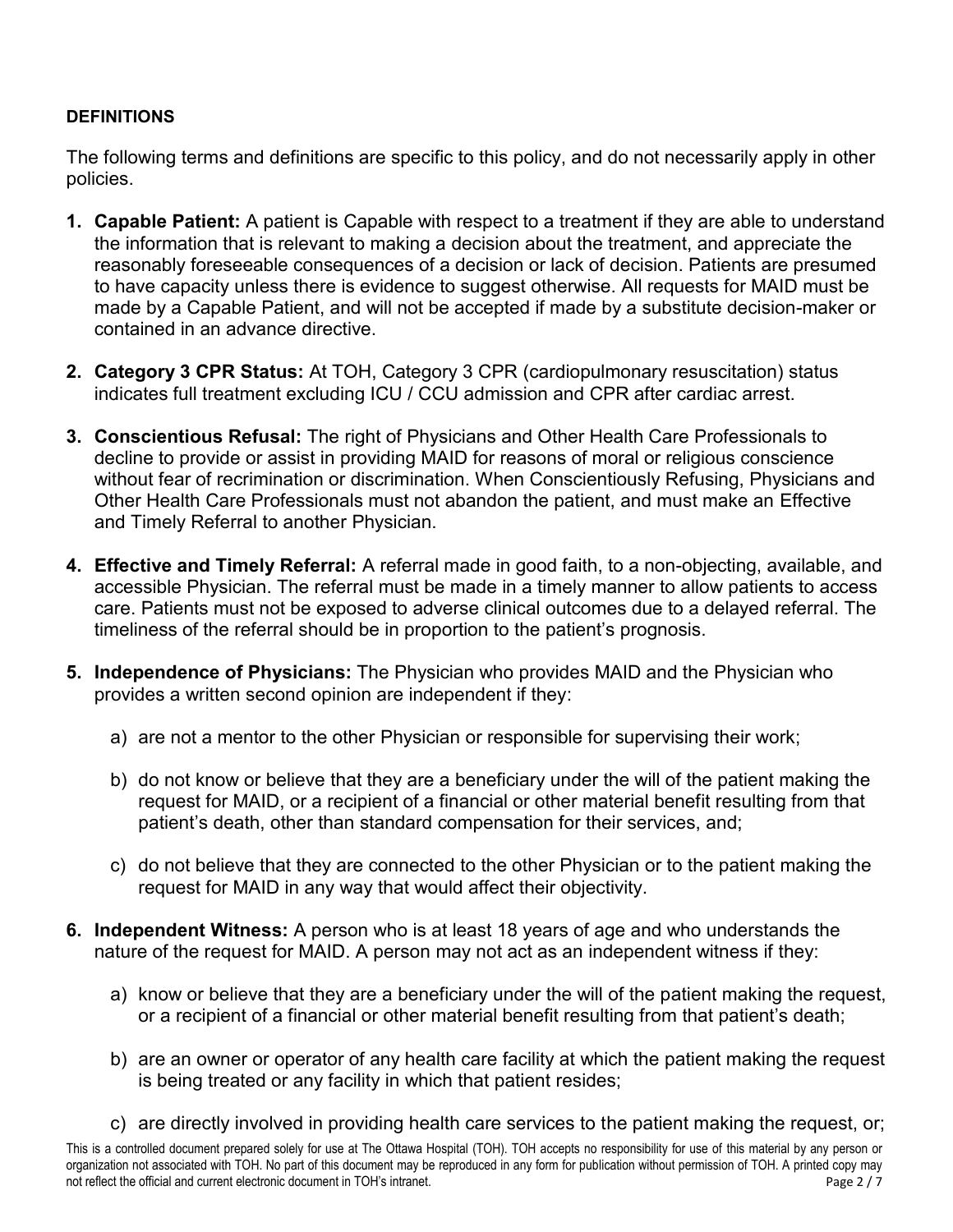- d) directly provide personal care to the person making the request.
- fraud. Patients must receive information that a reasonable person would require in order to informed of the nature of the treatment, the expected benefits, material risks, side effects, may withdraw their Consent at any time, and their care must not be negatively impacted by a **7. Informed Consent:** For Informed Consent to be valid, it must relate to the treatment in question, be informed, be given voluntarily, and not be obtained through misrepresentation or make a decision, as well as responses to requests for additional information. Patients must be alternative courses of action, and the likely consequences of not having the treatment. Patients withdrawal.
- **8. Grievous and Irremediable Medical Condition:** A person has a Grievous and Irremediable Medical Condition if:
	- a) they have a serious and incurable illness, disease or disability;
	- b) they are in an advanced state of irreversible decline in capability;
	- c) their condition causes them enduring physical or psychological suffering that is intolerable to them and that cannot be relieved under conditions that they consider acceptable, and;
	- medical circumstances, without a prognosis necessarily having been made as to the  specific length of time they have remaining.d) their natural death has become reasonably foreseeable, taking into account all of their
- Capable and Consenting adult patient, with a Grievous and Irremediable Medical Condition. At **9. Medical Assistance in Dying (MAID):** The act of knowingly and intentionally ending the life of a TOH, MAID will only refer to situations where a Physician directly administers a lethal dose of medications.
- Physicians and Other Health Care Professionals who provide or support assessments of **10. Medical Assistance in Dying (MAID) Assessment Team:** Interprofessional team of TOH eligibility for, and provision of, MAID.
- **11. Medical Assistance in Dying (MAID) Internal Resource Group:** Interprofessional oversight group responsible for reviewing cases of MAID and reporting to relevant internal and external authorities.
- **12. Other Health Care Professional:** A regulated health care professional who is not a Physician, but is a member of a regulatory College.
- **13. Palliative Care:** Care for individuals and families who are living with a life-limiting illness that is usually at an advanced stage. An important objective of Palliative Care is relief of pain and other emotional and spiritual needs of each person and family. Palliative Care does not aim to hasten symptoms. Palliative Care meets not only physical needs, but also psychosocial, social, cultural, death.
- **14. Physician:** A person entitled to practice medicine in Ontario.

 This is a controlled document prepared solely for use at The Ottawa Hospital (TOH). TOH accepts no responsibility for use of this material by any person or organization not associated with TOH. No part of this document may be reproduced in any form for publication without permission of TOH. A printed copy may Page 3/7 not reflect the official and current electronic document in TOH's intranet.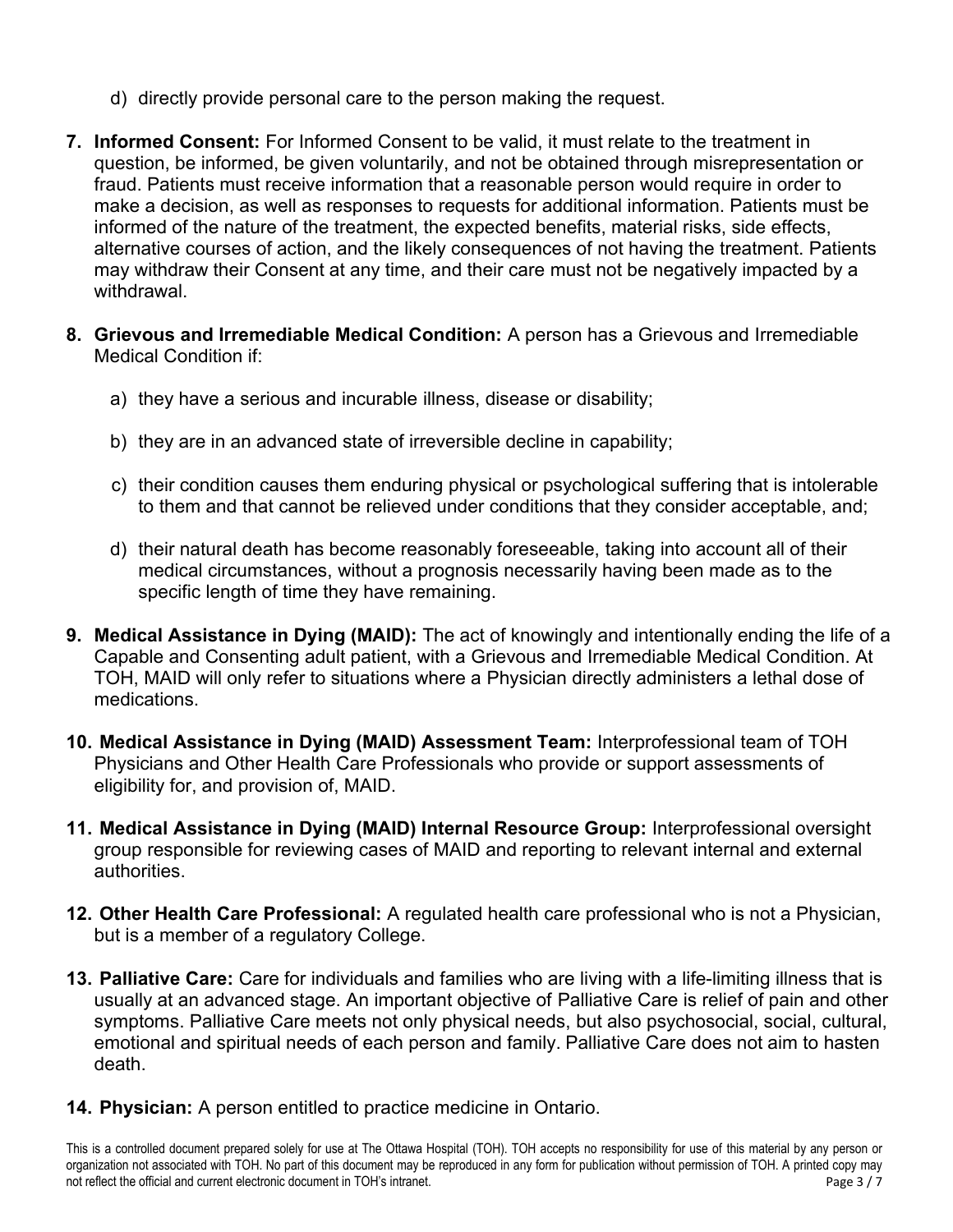## **POLICY**

# **POLICY 1. Role MAID Assessment Team:**

- a) The MAID Assessment Team is responsible for conducting and / or overseeing assessments of eligibility and provision of MAID. All written requests for MAID must be communicated to the MAID Assessment Team, including referrals made by Conscientiously Refusing Physicians.
- b) When a Physician who is not part of the MAID Assessment Team wishes to participate in the assessment of eligibility and / or provision MAID, the MAID Assessment Team will ensure that the Physician follows the appropriate process for documenting the request, assessing eligibility, obtaining Informed Consent, reporting information, and / or providing MAID.
- requested and / or administered. This information will be reported to the MAID Internal c) The MAID Assessment Team will be responsible for collecting data on cases where MAID is Resource Group.

# **2. Role of Physicians**

- a) Physicians are expected to inform patients with Grievous and Irremediable Medical Conditions of all options for care, including MAID. Physicians are expected to exercise clinical judgement and compassion when considering the timing and content of these discussions.
- b) Willing Physicians who are a part of or acting under the direction of the MAID Assessment Team are responsible for assessing eligibility and providing MAID. The procedure itself must be provided by one of the Physicians who provided an assessment of eligibility for MAID.
- c) No Physician will be required to provide or assist in providing MAID if they feel it violates their moral or religious conscience. Any Physician who Conscientiously Refuses will be expected to make an Effective and Timely referral to the MAID Assessment Team.
- d) The MAID Assessment Team will support Physicians when requests are made to ensure that all necessary policies and procedures for assessment and Informed Consent have been followed before MAID is provided.

## **3. Role of Other Health Care Professionals**

- a) While it is the responsibility of a willing Physician to assess eligibility and ultimately provide MAID, Other willing Health Care Professionals who are a part of the MAID Assessment Team are expected to support assessments of eligibility and provision of MAID as permitted by their clinical scope of practice. Only Physicians will administer any MAID medications.
- b) Regulated health professionals are expected to practice within their scope as determined by their regulatory body.
- c) No Other Health Care Professional will be required to provide or assist in providing MAID if they Conscientiously Refuses will be expected to notify their direct supervisor and make an Effective and Timely referral to the MAID Assessment Team. feel it violates their moral or religious conscience. Any Other Health Care Professional who

 This is a controlled document prepared solely for use at The Ottawa Hospital (TOH). TOH accepts no responsibility for use of this material by any person or organization not associated with TOH. No part of this document may be reproduced in any form for publication without permission of TOH. A printed copy may Page 4 / 7 not reflect the official and current electronic document in TOH's intranet.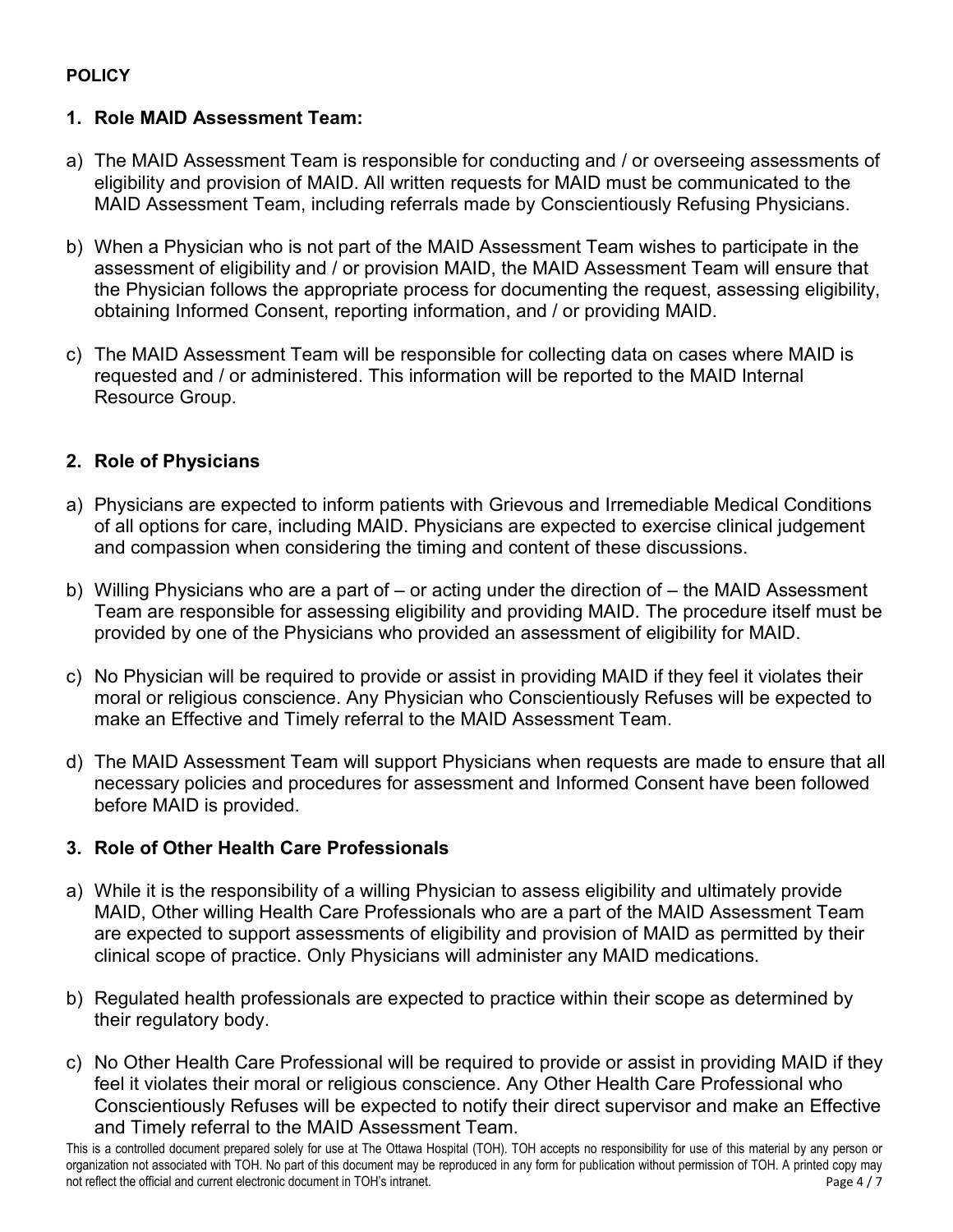## **4. Requests for MAID**

- a) All patients who wish to discuss or make a request for MAID must be treated with respect and compassion.
- b) Available support services, such as social work and spiritual care, will be made available to all patients requesting MAID.
- c) The formal process for considering MAID will only be initiated after a clear and voluntary request has been made by a Capable Patient after they have received information about all available options, including Palliative Care.
- d) Prior to assessments of eligibility, the request for MAID must be made in writing, signed and dated after the patient has been informed by a physician that they have a Grievous and Witnesses who also sign and date the request. If the patient is physically unable to make a under the patient's express direction, provided that this person is at least 18 years of age and benefit resulting from that person's death. Irremediable Medical Condition. The request must also be witnessed by two Independent written request, someone else may do so in the patient's presence, on the patient's behalf, and understands the nature of the request being made by the patient. A person may not sign on behalf of the patient if they know or believe that they are a beneficiary under the will of the person making the request, or a recipient, in any other way, of a financial or other material
- e) At the time eligibility is being assessed, the patient must reconfirm their request and provide written Informed Consent for MAID. If the patient is physically unable to provide written and under the patient's express direction, provided that this person is at least 18 years of age informed that they may withdraw their Consent at any time. A person may not sign on behalf of the patient if they know or believe that they are a beneficiary under the will of the person making the request, or a recipient, in any other way, of a financial or other material benefit Informed Consent, someone else may do so in the patient's presence, on the patient's behalf, and understands the nature of the request being made by the patient. Patients must be resulting from that person's death.
- f) An Independent Physician must then provide a second assessment of eligibility in writing to confirm that eligibility criteria have been met.
- g) A period of at least 10 clear days must elapse between the day on which the request was signed by or on behalf of the patient, and the day on which MAID is provided. This period may be shorter if both Physicians are of the opinion that the patient is at imminent risk of dying or losing decision-making capacity.
- h) The patient must be given the opportunity to withdraw their Consent immediately before MAID is provided.
- i) If the patient has difficulty communicating, all necessary measures must be taken to provide a reliable means by which the patient may understand the information that is provided to them and communicate their decision.

 This is a controlled document prepared solely for use at The Ottawa Hospital (TOH). TOH accepts no responsibility for use of this material by any person or organization not associated with TOH. No part of this document may be reproduced in any form for publication without permission of TOH. A printed copy may Page 5/7 not reflect the official and current electronic document in TOH's intranet.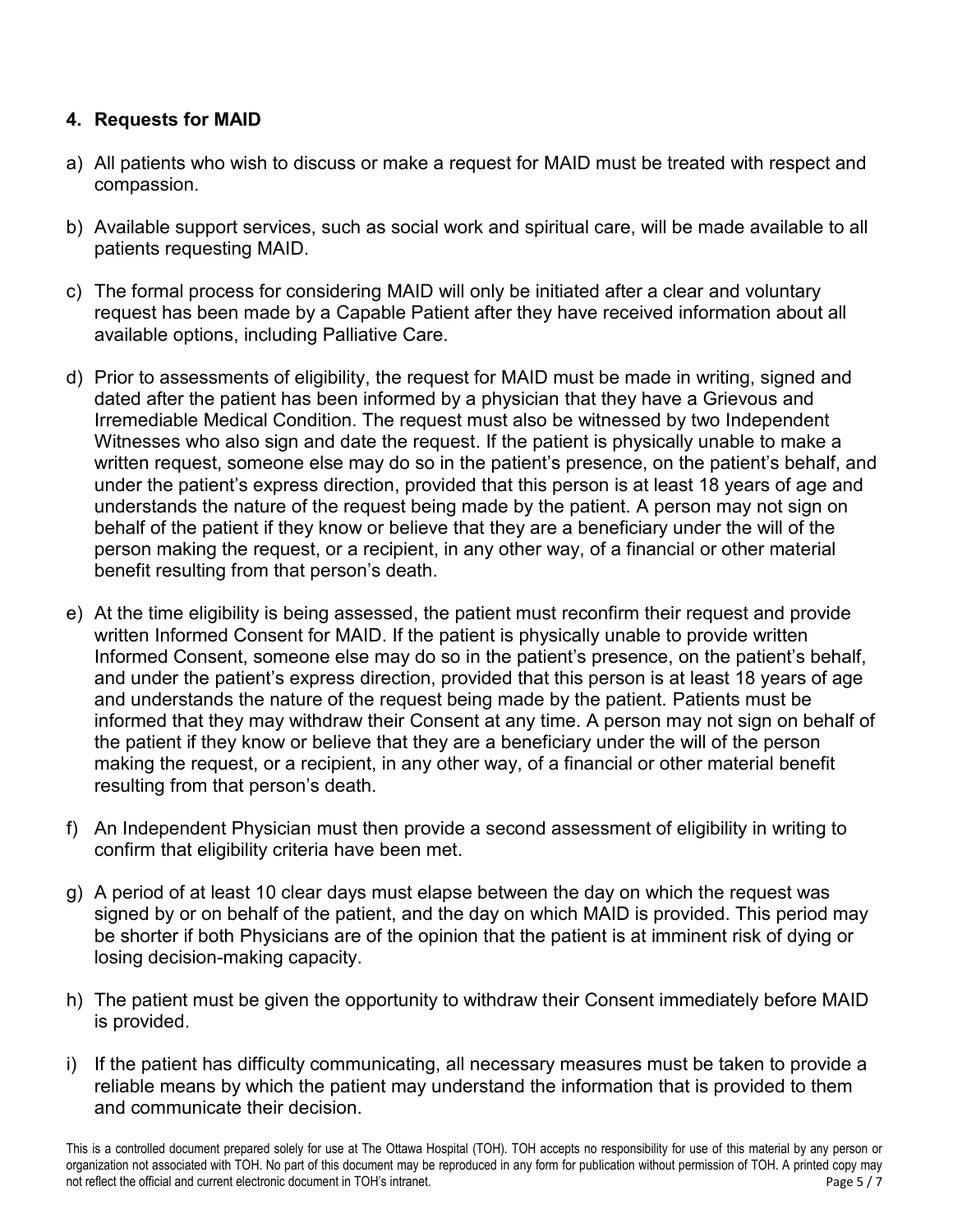investigate all Medically Assisted Deaths. The extent of a coroner's investigation cannot be determined in advance, and may or may not include an autopsy. j) The coroner is required to complete the Medical Certificate of Death in all cases where MAID is provided. Physicians must disclose to their patients that the Office of the Chief Coroner will

## **5. Eligibility for MAID**

To be eligible for MAID, the patient must:

- a) Be eligible for health services funded by a government in Canada;
- b) Be 18 years or older;
- c) Have a Grievous and Irremediable Medical Condition;
- d) Make a voluntary request for MAID that, in particular, was not made as a result of external pressure;
- e) Make a written request that is signed, dated, and witnessed by two Independent Witnesses, after having been informed by a Physician that they have a Grievous and Irremediable Medical **Condition**
- f) Be assessed by two Independent Physicians who agree that eligibility criteria have been met
- g) Provide written Informed Consent, and be made aware of alternative options such as Palliative Care;
- h) Be Capable throughout the process, including the moments immediately preceding provision of MAID;
- i) Have a Category 3 CPR status.

# **6. Oversight, Review, and Role of the MAID Internal Resource Group**

- a) All cases where MAID is provided will be reviewed retrospectively by the MAID Internal Resource Group, as required by their Terms of Reference.
- b) As required, the MAID Internal Resource Group will provide regular reports to relevant Provincial and Federal authorities, as well as internal stakeholders.

# **RÉFÉRENCES**

 1. Bill C-14. An act to amend the Criminal Code and to make related amendments to other Acts <u>[014](http://www.parl.gc.ca/HousePublications/Publication.aspx?Language=E&Mode=1&DocId=8384014)</u> (Medical Assistance in Dying). 2016. [http://www.parl.gc.ca/HousePublications/Publication.aspx?Language=E&Mode=1&DocId=8384](http://www.parl.gc.ca/HousePublications/Publication.aspx?Language=E&Mode=1&DocId=8384014)